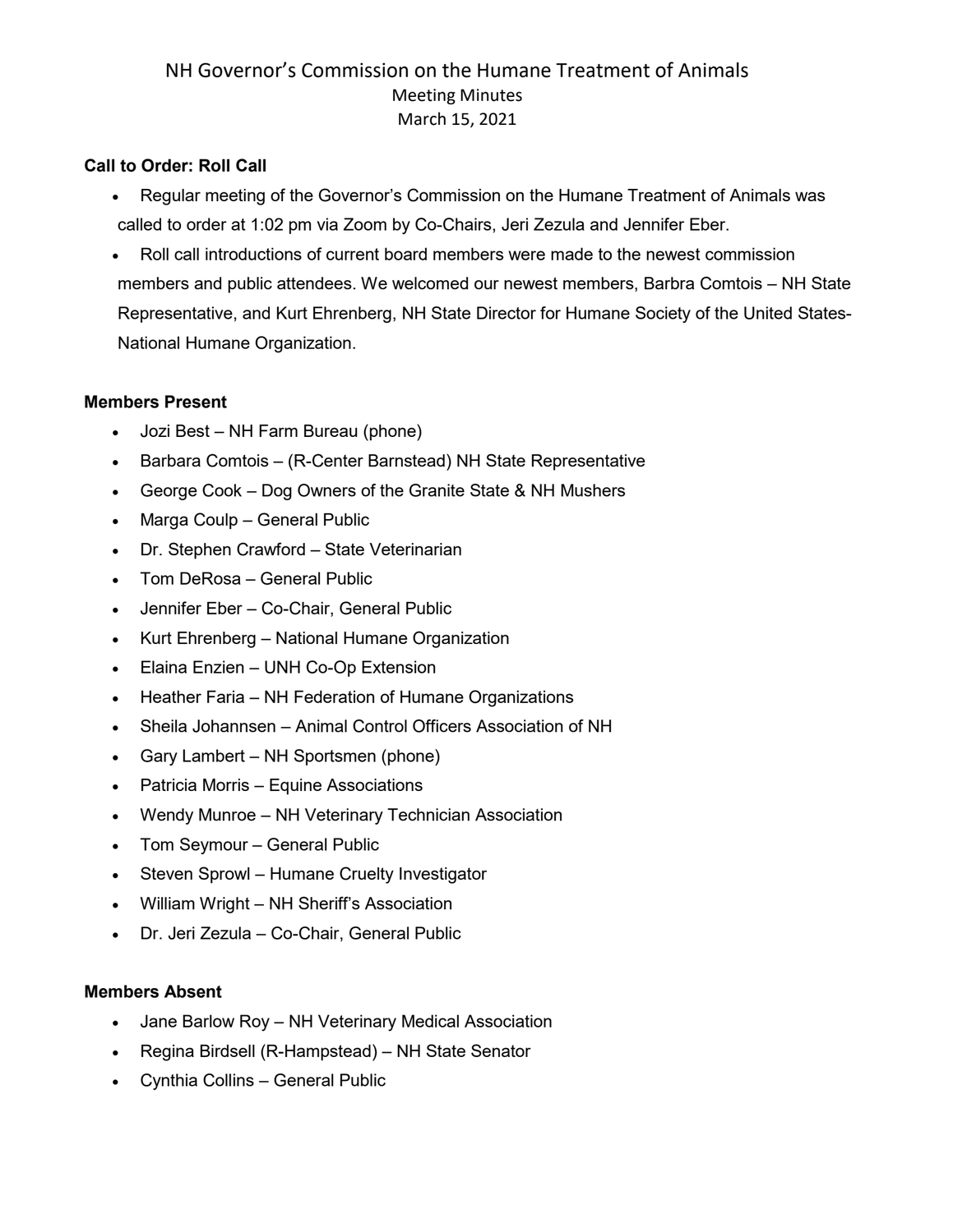• Dean Rondeau – NH Police Chief's Association

## **Public Present**

- Joanne Bourbeau, Humane Society of the United States– Former Commission Member,
- Jana McMillan ACO
- Jonathan Melanson NH Governor's Office

## **Review and Approval of February 8, 2021 Minutes**

- George Cook made motion to approve the minutes. Sheila Johannsen seconded the motion. The vote was 16 for, 0 against, and 2 abstentions. Rep. Barbra Comtois and Kurt Ehrenberg abstained due not being at the previous meeting. Jozi Best noted a typo which will be corrected.
- Next Steps: Jeri to upload minutes to the Commission website.

## **Vote to Approve New Secretary**

• Jennifer Eber made motion to approve Tom Seymour as the Commission's new secretary. Shelia Johannsen seconded the motion. The vote was unanimous.

### **Legislation**

• Per our discussion on the role of the Commission, we agreed to continue tracking the following bills. Brief discussion summaries are included in the following table.

| <b>HB 174</b> | <b>TEXT</b> | Title: | The Governor has authorized the Commission to give testimony on         |
|---------------|-------------|--------|-------------------------------------------------------------------------|
|               |             |        | the Commission opinion for this proposed legislation relative to        |
|               |             |        | reporting a collision between a cat and a motor vehicle. However,       |
|               |             |        | hearing dates have past and only written testimony will now be          |
|               |             |        | considered.                                                             |
| <b>HB 246</b> | <b>TEXT</b> | Title: | The Governor has requested the Commission refrain from giving           |
|               |             |        | testimony for this proposed legislation establishing a protective order |
|               |             |        | for vulnerable adults.                                                  |
| <b>HB 250</b> | <b>TEXT</b> | Title: | The Governor has requested the Commission refrain giving testimony      |
|               |             |        | on the Commission opinion for this proposed legislation relative to pet |
|               |             |        | vendors.                                                                |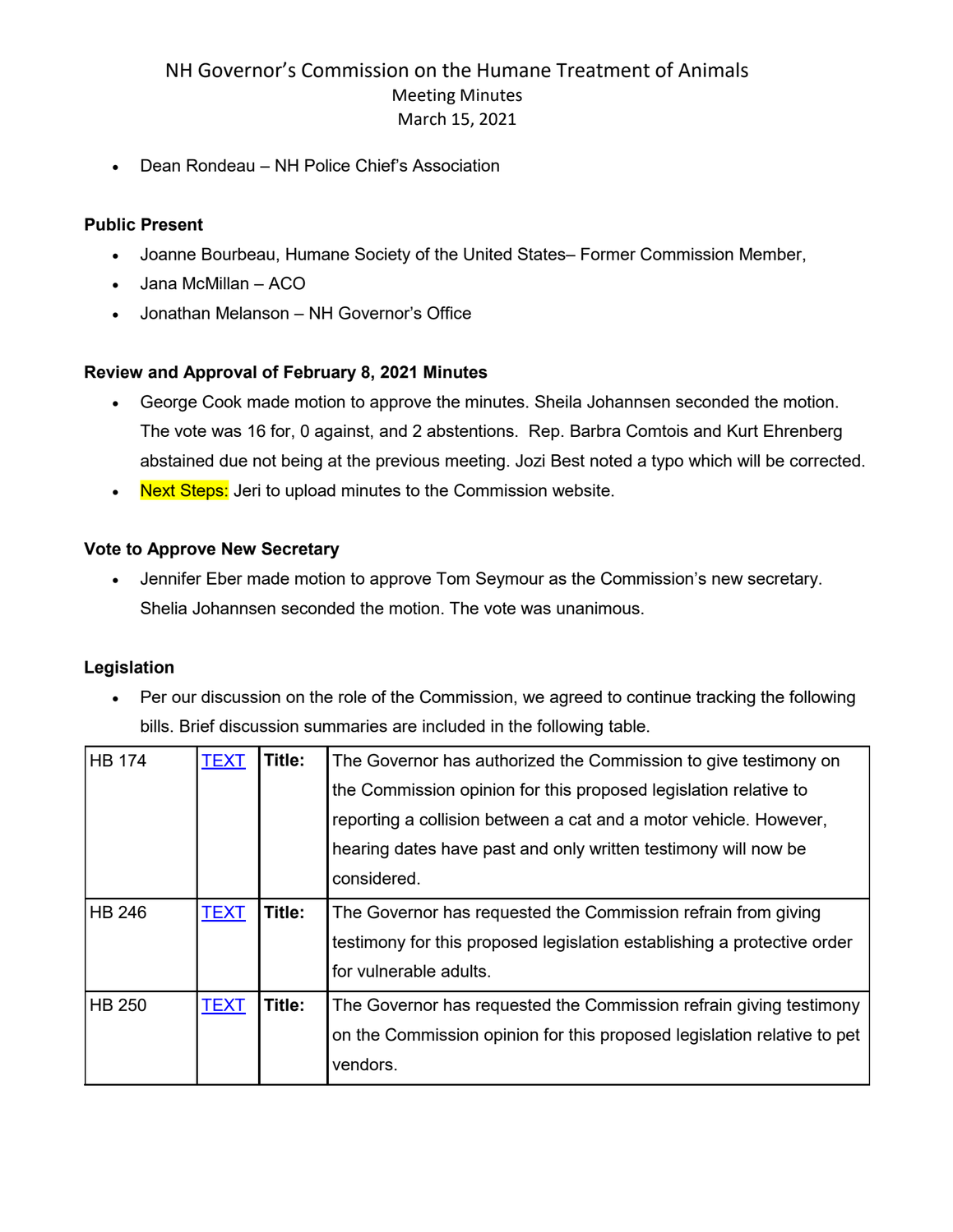|               |             |        | Animal volume has been amended and now stands at 35 dogs and/or<br>cats.                                                                                                                                                                                                                       |
|---------------|-------------|--------|------------------------------------------------------------------------------------------------------------------------------------------------------------------------------------------------------------------------------------------------------------------------------------------------|
| <b>HB 338</b> | <b>TEXT</b> | Title: | The Governor has authorized the Commission to testify the<br>Commission position for this proposed legislation relative to penalties<br>for dog theft and tampering with a dog's radio collar. However,<br>hearing dates have past and only written testimony was submitted.                   |
|               |             |        | Rep. Comtois advised this bill has had the original penalties reduced.<br>Dr. Jeri Zezula noted there seems to be a disconnect between this<br>bill and current civil and criminal codes. It was further noted that this<br>bill added references specific to tracking collars and microchips. |
| <b>HB 532</b> | <b>TEXT</b> | Title: | This proposed legislation creating an animal records database has<br>been amended and passed on to Ways & Means. The bill will return<br>to the floor before heading to the Senate.                                                                                                            |
|               |             |        | This Commission will further review with the intent of providing a<br>formal opinion after House vote (April 6, 7, & 8) and prior to cross<br>over. A "Special" meeting may be called in order to make the<br>deadline.                                                                        |

- During discussion of HB 532, Jonathan Melanson, of the Governor's Office, confirmed that it falls within this Commission's prevue to take a formal position on amended bills.
- A "Special" meeting may be called in order discuss amended laws and present the Commission position to the Governor before crossover.
- Bill "Cross Over" will be after full house vote scheduled for April 6 through 8, 2021.
- Next Steps: Commission to stay in tune with amendments as best we can. Be prepared for the potential "Special" meeting regarding amended bills.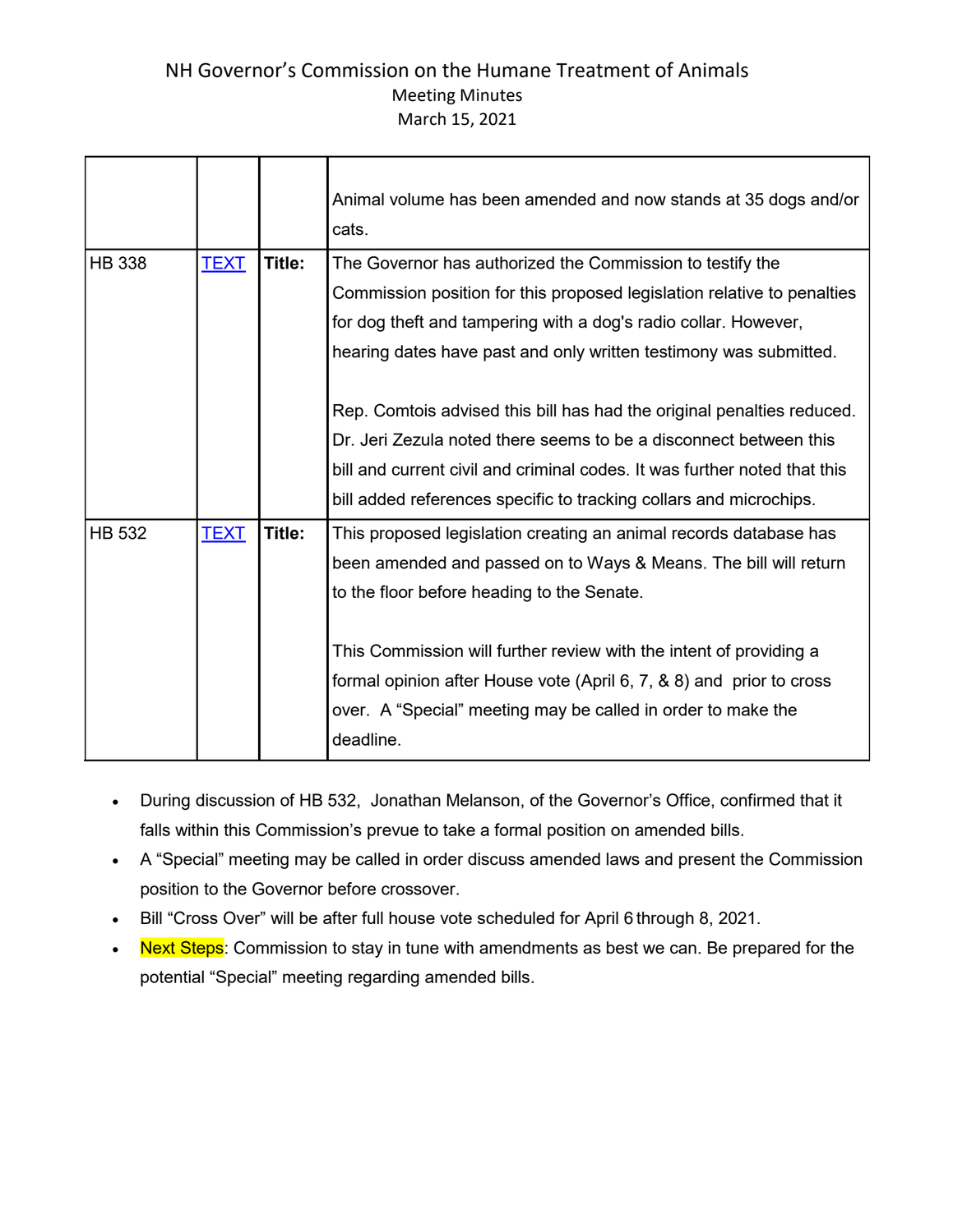## **EO Changes**

- Jonathan Melanson, of the Governor's Office, advised the revisions to the EO have been made and are now being reviewed by legal counsel.
- Next Steps: Jonathan Melanson to report status of revised EO during the next scheduled meeting, if not before.

## **DOJ Involvement in Animal Cruelty Reporting**

• Jonathan Melanson, of the Governor's Office, has authorized the Commission to reach out to Jane Young to work with DOJ on gathering data. Jennifer will reach out to Attorney Young to streamline the process for gathering cruelty data. An outline of activities to-date was given for the new Commission members. It was also noted that the last report delivered to the Governor's Office is posted on the Commission's website.

### **Commission Manual Update**

• The Law Enforcement Manual is complete and now posted on the websites of the NH Attorney General, Police Standards & Training Council, and the NH Governor's Commission on The Human Treatment of Animals.

### **New Cruelty Cases**

- Hooksett: Man arrested for suffocating a cat after a domestic incident. The suspect first denied any involvement, but later confessed.
- Londonderry: A Massachusetts man was arrested for stabbing a dog in the head. He was charged with a felony and misdemeanor for purposefully mutilating an animal. The case is due to be heard on March 19, 2021.
- Manchester: Man was arrested for leaving severed rabbit heads on a woman's car. While the investigation is ongoing, the event is considered an off-shoot from a domestic incident.

### **Document: Use of Henneke BSC**

• Dr. Steve Crawford, NH State Veterinarian, led a discussion on the use of the Henneke Body Score method. A case was referenced where a woman pleaded guilty to a charge of neglect of a number of horses. Dr. Crawford noted that the prosecution elected to pursue the case making use of a single indicator, that being the Henneke BSC. There were multiple indicators to further support that case that were intentionally set aside. Depsite the prosecution's successful efforts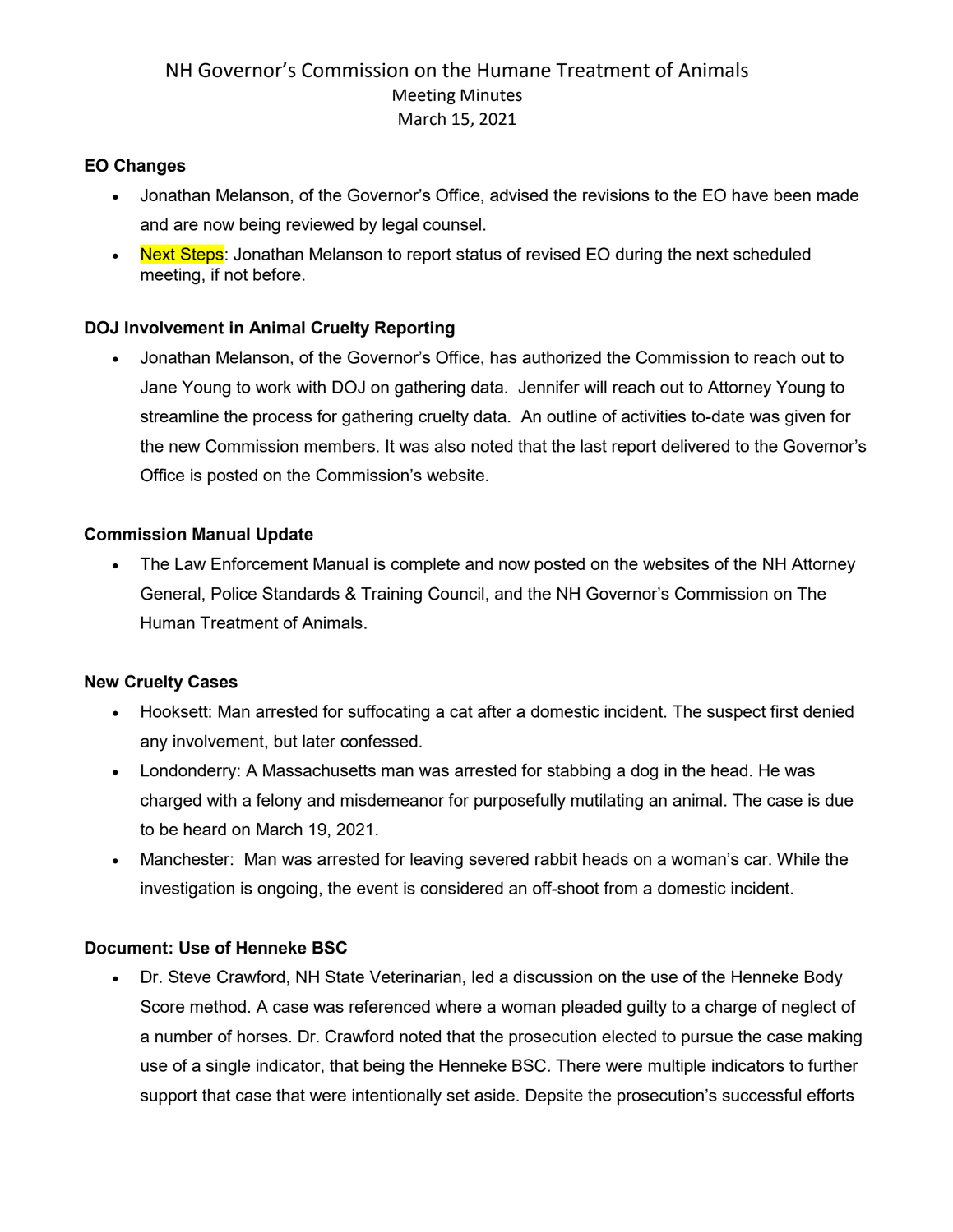and gaining the win, Dr. Crawford wanted to emphasize that all indicators should be researched and documented in every case. The woman was found guilty on the misdemeanor charge and was sentenced to a 6-month suspended sentence and prohibited from owning more than 4 horses for the next 2 years.

## **Cost of Care Rules – JLCAR**

- Dr. Crawford emailed the draft rules to the Commission a few weeks ago. The Department of Agriculture held its hearing on March 10, 2021. Members of the public may now send written comments to the Department by March 26, 2021. Once the comments are reviewed, the Department will send the proposed rules to the JLCAR for concurrence. Next, JLCAR will schedule a second hearing. Overall, the process can take several months depending on the number of rounds of edits made.
- Questions were raised over the origin of the dollar values assigned to the rule. Dr. Crawford advised the numbers were purely arbitrary based upon typical cases seen by the Department. Dr. Crawford confirmed the cost of care funding process has been established via the 2019 budget, which created the fund and put in \$200K seed money, and former Rep. O'Connor's 2020 bill, which allows for animal feed fees to be diverted from the general fund to the cost of care fund.
- Other questions regarding the Commission's role in formally providing an opinion were raised. Where this is strictly administrative in nature and the law has been established, the Commission elected to hold any opinion until such time as the rule has been applied.
- Next Steps: Members to review the rule and be prepared to discuss feedback.

### **Member/guest comments/questions**

• The floor was opened to additional questions from Commission membership and members of the public in attendance. No comments or questions were raised.

### **Subcommittees**

- Subcommittee #1 Data & Laws: Heather Faria, Chair.
	- $\circ$  Draft report is well underway and expects to have the first draft ready for the Commission to review no later than the next scheduled meeting.
- Subcommittee #2 Propose Legislation: No Chair.